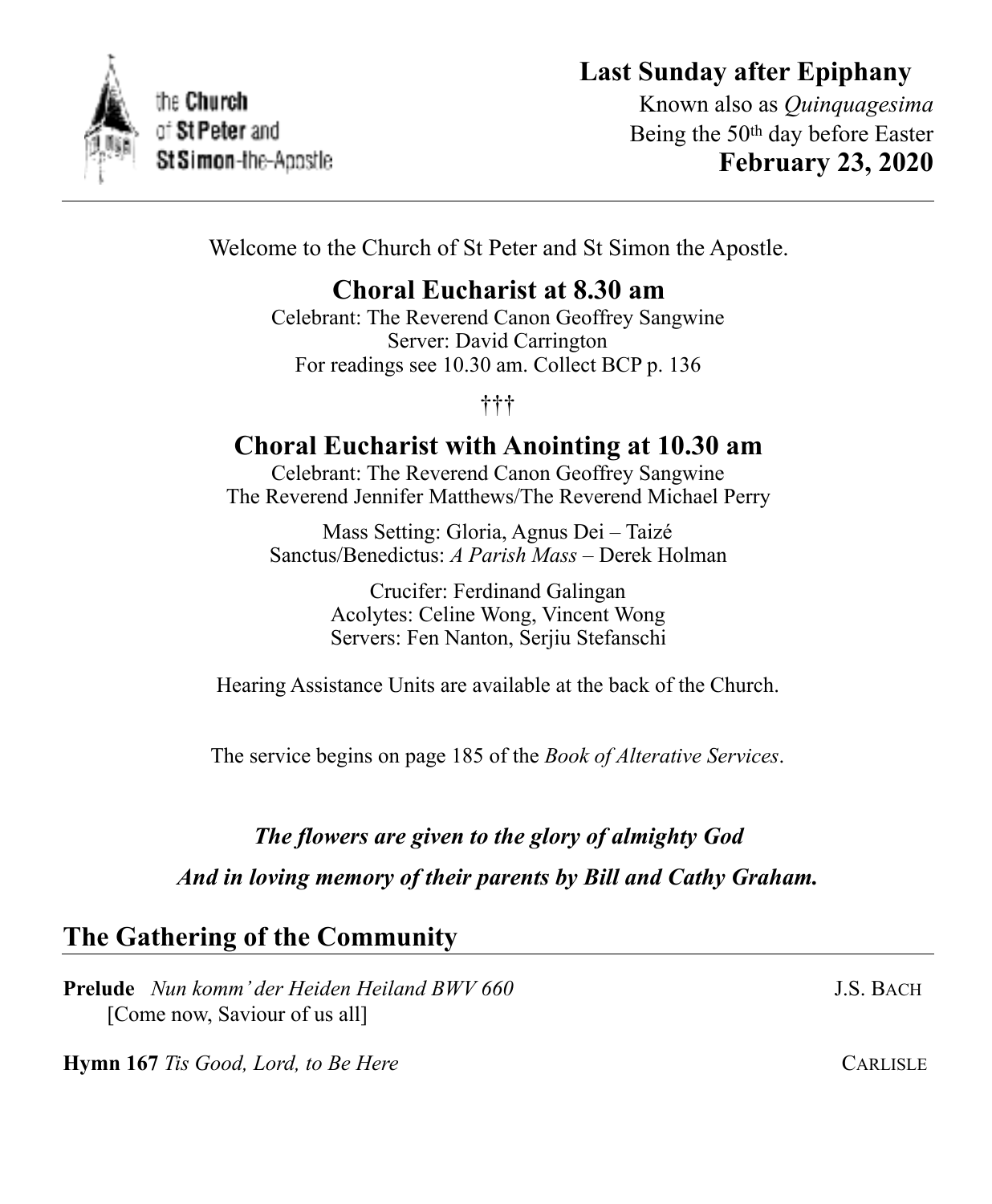#### **The Greeting**

- *Celebrant* The grace of our Lord Jesus Christ, and the love of God, and the fellowship of the Holy Spirit, be with you all.
- *All* **And also with you.**

*Celebrant* Almighty God,

*All* **to you all hearts are open, all desires known, and from you no secrets are hidden. Cleanse the thoughts of our hearts by the inspiration of your Holy Spirit, that we may perfectly love you, and worthily magnify your holy name; through Christ our Lord. Amen.**

**Gloria** *Refrain sung by al*l TAIZE



*Cantor*

Lord God, heavenly King, almighty God and Father. We worship you, we give you thanks, we praise you for your glory. *Refrain* 

Lamb of God, you take away the sin of the world, have mercy on us. You are seated at the right hand of the Father, receive our prayer. *Refrain*

You alone are the Holy One, you alone are the Lord, alone the most High. Jesus Christ, with the Holy Spirit, in the glory of God the Father. *Refrain* 

#### **The Collect**

*Celebrant* Almighty God, on the holy mount you revealed to chosen witnesses your well-beloved son, wonderfully transfigured; mercifully deliver us from the darkness of this world, and change us into his likeness from glory to glory; through Jesus Christ our Lord who lives and reigns with you and the Holy Spirit, one God, ow and forever.

*Please be seated.* 

# **The Proclamation of the Word**

**First Lesson** *Exodus* 24.12-18 **Read by Vanessa Scott** 

*Reader* A reading from the Book of Exodus.

The Lord said to Moses, "Come up to me on the mountain, and wait there; and I will give you the tablets of stone, with the law and the commandment, which I have written for their instruction." So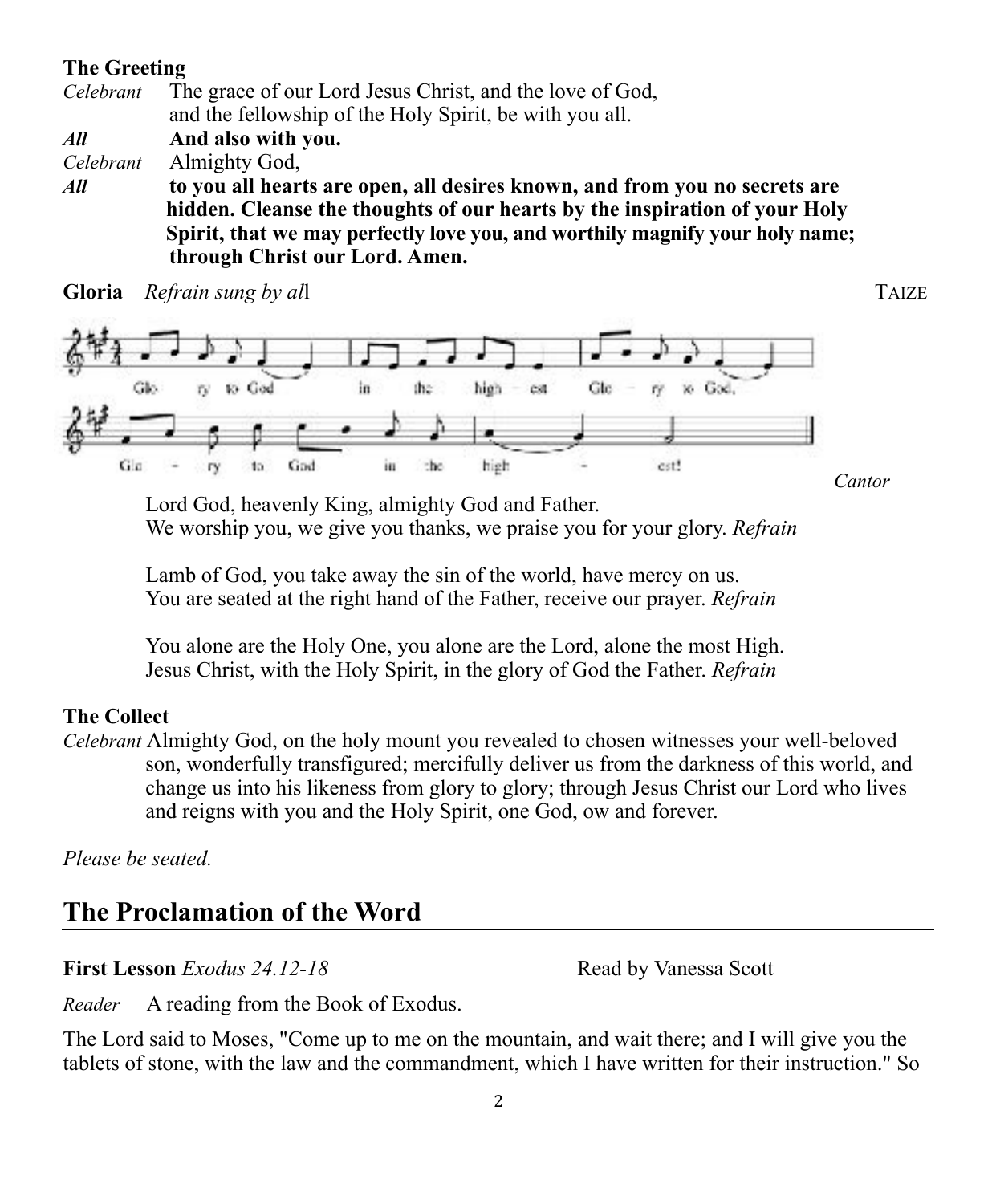Moses set out with his assistant Joshua, and Moses went up into the mountain of God. To the elders he had said, "Wait here for us, until we come to you again; for Aaron and Hur are with you; whoever has a dispute may go to them." Then Moses went up on the mountain, and the cloud covered the mountain. The glory of the Lord settled on Mount Sinai, and the cloud covered it for six days; on the seventh day he called to Moses out of the cloud. Now the appearance of the glory of the Lord was like a devouring fire on the top of the mountain in the sight of the people of Israel. Moses entered the cloud, and went up on the mountain. Moses was on the mountain for forty days and forty nights.

*Reader* The word of the Lord. *All* **Thanks be to God.**

**Psalm 99 –** *Sung by all. Please remain seated* 



*<sup>1</sup>*The Lord is King; let the ' peoples ' tremble;

\* he sitteth upon the cherubim; ' let the ' earth be ' moved.

*<sup>2</sup>*The Lord is ' great in ' Sion,

\* and ' high a-bove ' all the ' peoples.

<sup>3</sup> Let them give thanks ' unto thy ' Name,

\* which is great and ' wonderful; for ' he is ' holy.

*<sup>4</sup>*The King's power loveth judgement; thou dost es ' tablish ' equity:

\* thou dost execute judgement and ' righteous ' ness in ' Jacob.

*<sup>5</sup>*O magnify the ' Lord our ' God,

\* and fall down before his ' footstool; for ' he is ' holy.

<sup>6</sup> Moses and Aaron among his priests, and Samuel among such as ' call up·on his ' Name:

\* these called upon the ' Lord, ' and he ' heard them.

<sup>7</sup>He spake unto them out of the ' cloudy ' pillar;

\* for they kept his testimonies, ' and the ' law that · he ' gave them.

*<sup>8</sup>*Thou heardest them, O ' Lord our ' God;

\* thou forgavest them O God, though ' thou didst ' punish their ' doings.

2nd <sup>9</sup>O magnify the Lord our God, and worship at his 'holy 'hill;

\* for the ' Lord our ' God is ' holy.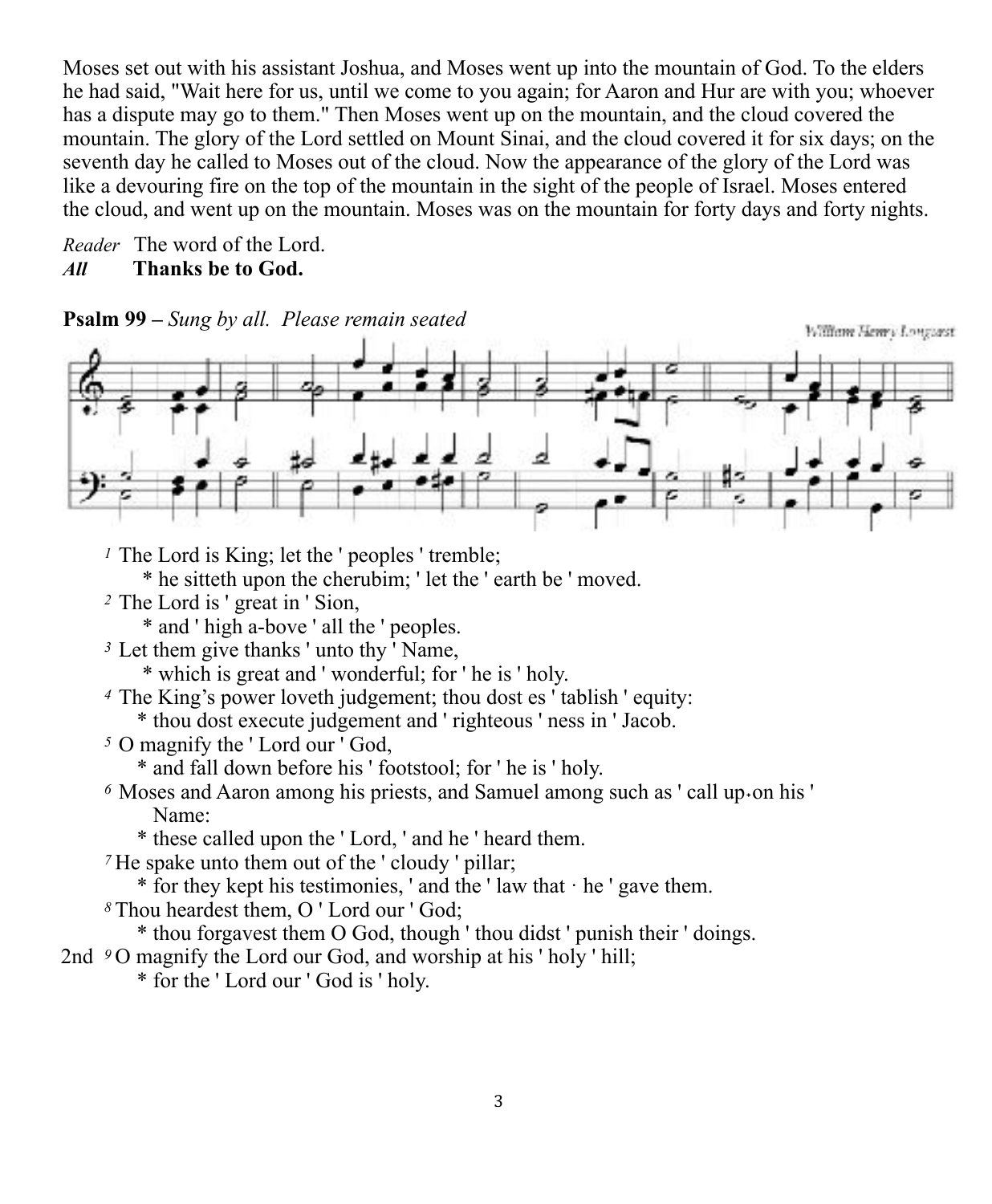#### **Second Lesson** 2 Peter 1.16-21 Read by Kenneth Clarke

*Reader* A reading from the 2nd Letter of St. Peter.

For we did not follow cleverly devised myths when we made known to you the power and coming of our Lord Jesus Christ, but we had been eyewitnesses of his majesty. For he received honour and glory from God the Father when that voice was conveyed to him by the Majestic Glory, saying, "This is my Son, my Beloved, with whom I am well pleased." We ourselves heard this voice come from heaven, while we were with him on the holy mountain. So we have the prophetic message more fully confirmed. You will do well to be attentive to this as to a lamp shining in a dark place, until the day dawns and the morning star rises in your hearts. First of all you must understand this, that no prophecy of scripture is a matter of one's own interpretation, because no prophecy ever came by human will, but men and women moved by the Holy Spirit spoke from God.

*Reader* The word of the Lord. *All* **Thanks be to God.**

**Gradual Hymn 13** *O Gladsome Light, O Grace* NUNC DIMITTIS

**The Holy Gospel** *Matthew 17.1-9* 

*Please remain standing. All turn to face the Gospel as it is read in the centre aisle.* 

*Deacon* The Lord be with you.

*All* **And with thy spirit.**

*Deacon* The Holy Gospel of our Lord Jesus Christ according to St. Matthew.

# *All* **Glory to you Lord Jesus Christ.**

Six days later, Jesus took with him Peter and James and his brother John and led them up a high mountain, by themselves. And he was transfigured before them, and his face shone like the sun, and his clothes became dazzling white. Suddenly there appeared to them Moses and Elijah, talking with him. Then Peter said to Jesus, "Lord, it is good for us to be here; if you wish, I will make three dwellings here, one for you, one for Moses, and one for Elijah." While he was still speaking, suddenly a bright cloud overshadowed them, and from the cloud a voice said, "This is my Son, the Beloved; with him I am well pleased; listen to him!" When the disciples heard this, they fell to the ground and were overcome by fear. But Jesus came and touched them, saying, "Get up and do not be afraid." And when they looked up, they saw no one except Jesus himself alone. As they were coming down the mountain, Jesus ordered them, "Tell no one about the vision until after the Son of Man has been raised from the dead."

*Deacon* The Gospel of Christ. *All* **Praise to you Lord Jesus Christ.** 

## **Homily**

**Nicene Creed** *Please stand. Celebrant* Let us confess our faith, as we say,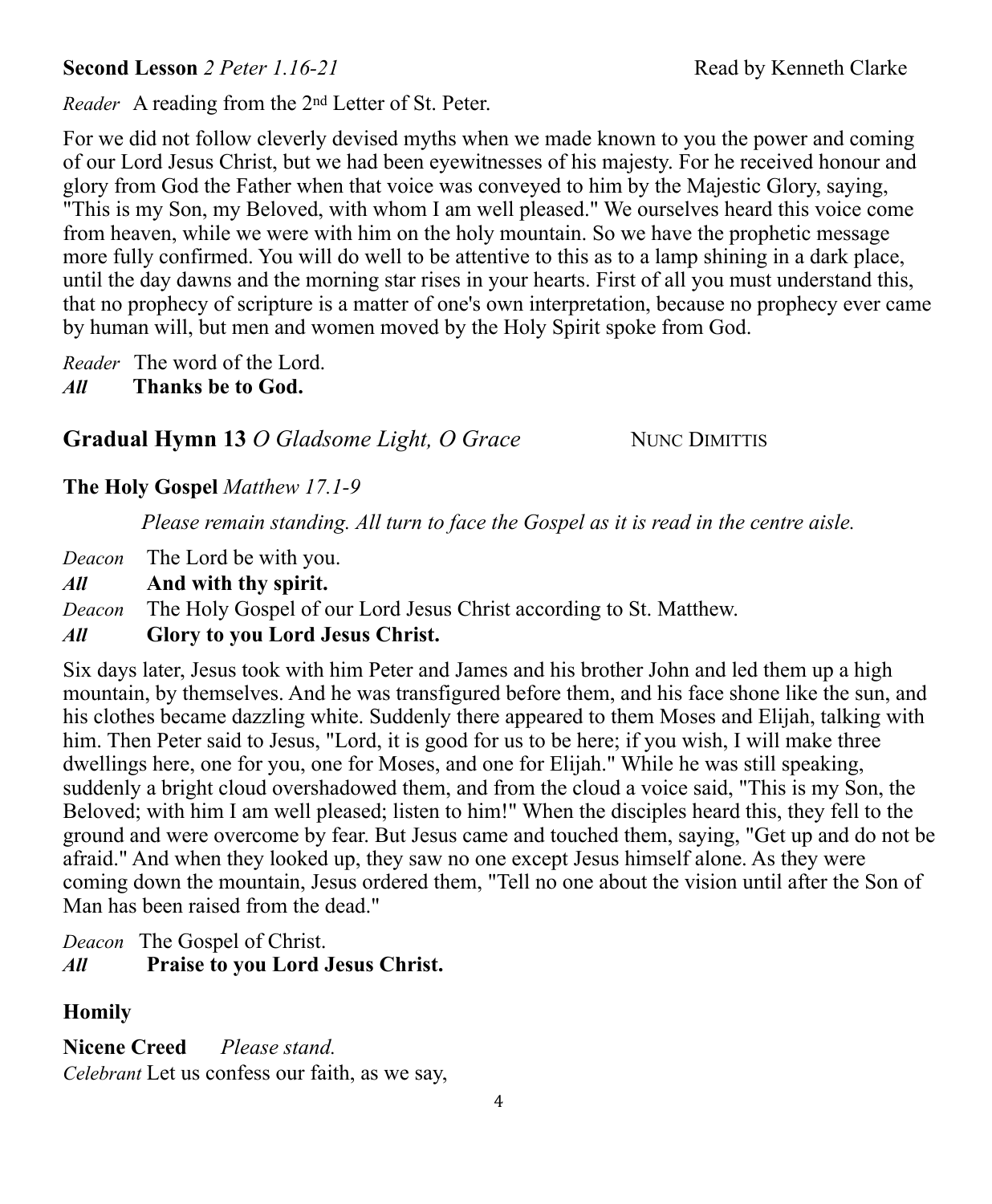**We believe in one God, the Father, the Almighty, maker of heaven and earth, of all that is, seen and unseen. We believe in one Lord, Jesus Christ, the only Son of God, eternally begotten of the Father, God from God, Light from Light, true God from true God, begotten, not made, of one being with the Father. Through him all things were made. For us and for our salvation he came down from heaven: by the power of the Holy Spirit he became incarnate from the Virgin Mary, and was made man. For our sake he was crucified under Pontius Pilate; he suffered death and was buried. On the third day he rose again in accordance with the scriptures; he ascended into heaven and is seated at the right hand of the Father. He will come again in glory to judge the living and the dead, and his kingdom will have no end. We believe in the Holy Spirit, the Lord, the giver of life, who proceeds from the Father. With the Father and the Son he is worshipped and glorified. He has spoken through the prophets. We believe in one holy catholic and apostolic Church. We acknowledge one baptism for the forgiveness of sins. We look for the resurrection of the dead, and the life of the world to come. Amen.** 

**Prayers of the People** *Please kneel or stand.* Led by Ted Robinson

# **Anointing and Laying on of Hands for Healing**

*Those who would like to be anointed are invited at this time to the St. Peter's altar at the south side of the church.* 

**Hymn 522** *Rock of Ages* **TOPLADY TOPLADY** 

## **Confession, and Absolution**

*The Celebrant invites the congregation to join in the General Confession. Silence is kept. Please kneel or be seated.* 

*Celebrant* Most merciful God,

- *All* **we confess that we have sinned against you in thought, word, and deed, by what we have done, and by what we have left undone. We have not loved you with our whole heart; we have not loved our neighbours as ourselves. We are truly sorry and we humbly repent. For the sake of your Son Jesus Christ, have mercy on us and forgive us, that we may delight in your will, and walk in your ways, to the glory of your name. Amen.**
- *Celebrant* Almighty God have mercy upon you, pardon and deliver you from all your sins, confirm and strengthen you in all goodness, and keep you in eternal life; through Jesus Christ our Lord. **Amen.**

## **The Peace**

*Celebrant* The peace of the Lord be always with you.

*All* **And also with you.** 

5 *of greeting. Please respect those who wish not to shake hands. We invite you to share a sign of peace with those near you – a handshake, slight bow or other form*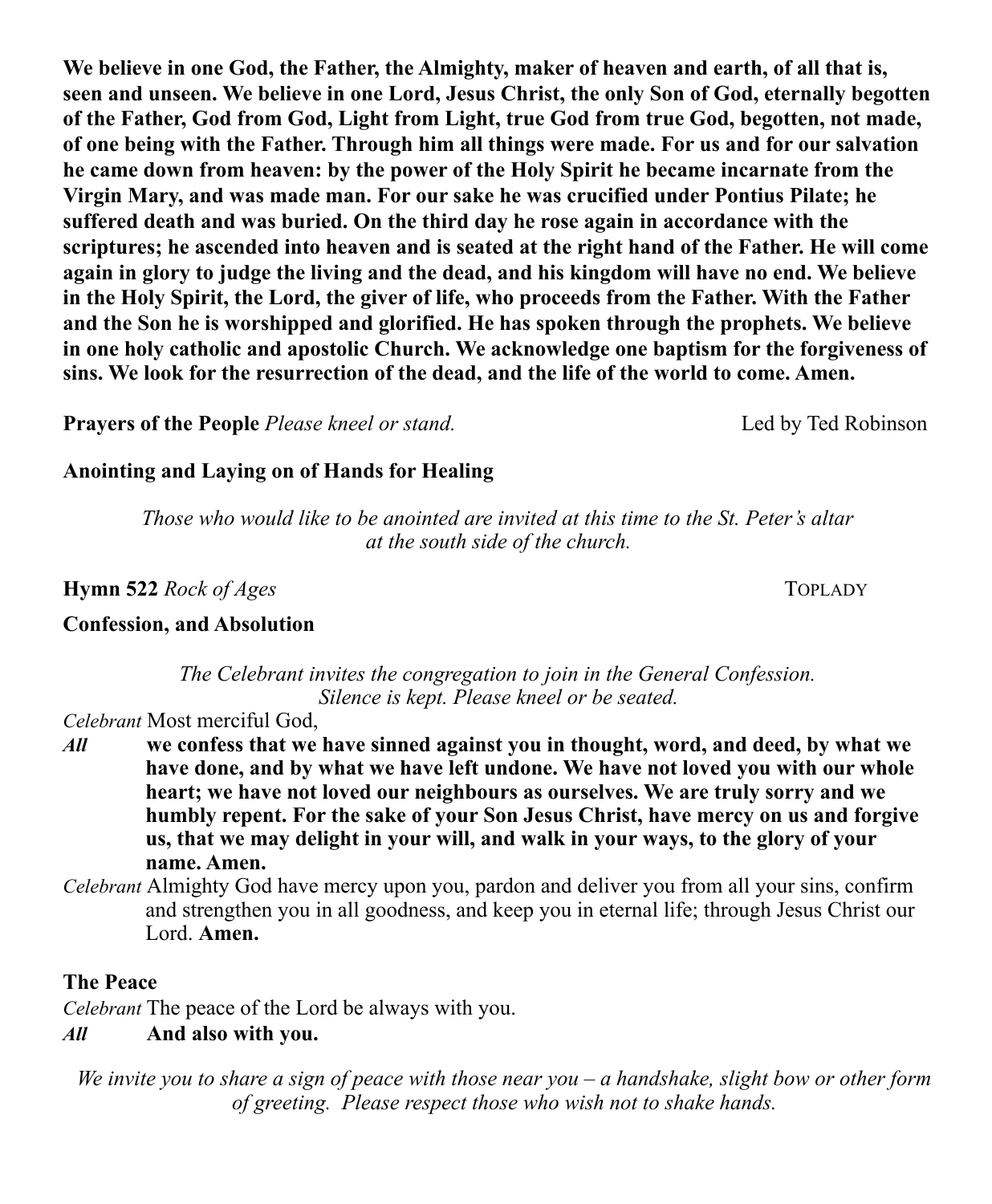**Hymn 486** *Love Divine All Loves Excelling* **BLAENWERN BLAENWERN** 

#### **Prayer over the Gifts**

*Celebrant* Holy God, receive all we offer you this day, and bring us to that radiant glory which we see in the transfigured face of Jesus Christ our Lord.

#### **The Great Thanksgiving**

*Celebrant* The Lord be with you. *All* **And with thy spirit.** *Celebrant* Lift up your hearts. *All* **We lift them to the Lord.**  *Celebrant* Let us give thanks to the Lord our God. *All* **It is right to give our thanks and praise.** 

## *The celebrant continues with the Proper Preface. Then all sing:*

Holy, holy, holy Lord, God of power and might, heaven and earth are full of your glory. Hosanna in the highest. Blessed is he who comes in the name of the Lord. Hosanna in the highest.

### *All kneel or be seated. The Celebrant continues*

We give thanks to you, Lord our God, for the goodness and love you have made known to us in creation; in calling Israel to be your people; in your Word spoken through the prophets; and above all in the Word made flesh, Jesus your Son. For in these last days you sent him to be incarnate from the Virgin Mary, to be the Saviour and Redeemer of the world. In him, you have delivered us from evil, and made us worthy to stand before you. In him, you have brought us out of error into truth, out of sin into righteousness, out of death into life. On the night he was handed over to suffering and death, a death he freely accepted, our Lord Jesus Christ took bread; and when he had given thanks to you, he broke it, and gave it to his disciples, and said, "Take, eat: this is my body which is given for you. Do this for the remembrance of me." After supper he took the cup of wine; and when he had given thanks, he gave it to them, and said, "Drink this, all of you: this is my blood of the new covenant, which is shed for you and for many for the forgiveness of sins. Whenever you drink it, do this for the remembrance of me." Therefore, Father, according to his command, **we remember his death, we proclaim his resurrection, we await his coming in glory;**  and we offer our sacrifice of praise and thanksgiving to you, Lord of all; presenting to you, from your creation, this bread and this wine. We pray you, gracious God, to send your Holy Spirit upon these gifts, that they may be the sacrament of the body of Christ and his blood of the new covenant. Unite us to your Son in his sacrifice, that we, made acceptable in him, may be sanctified by the Holy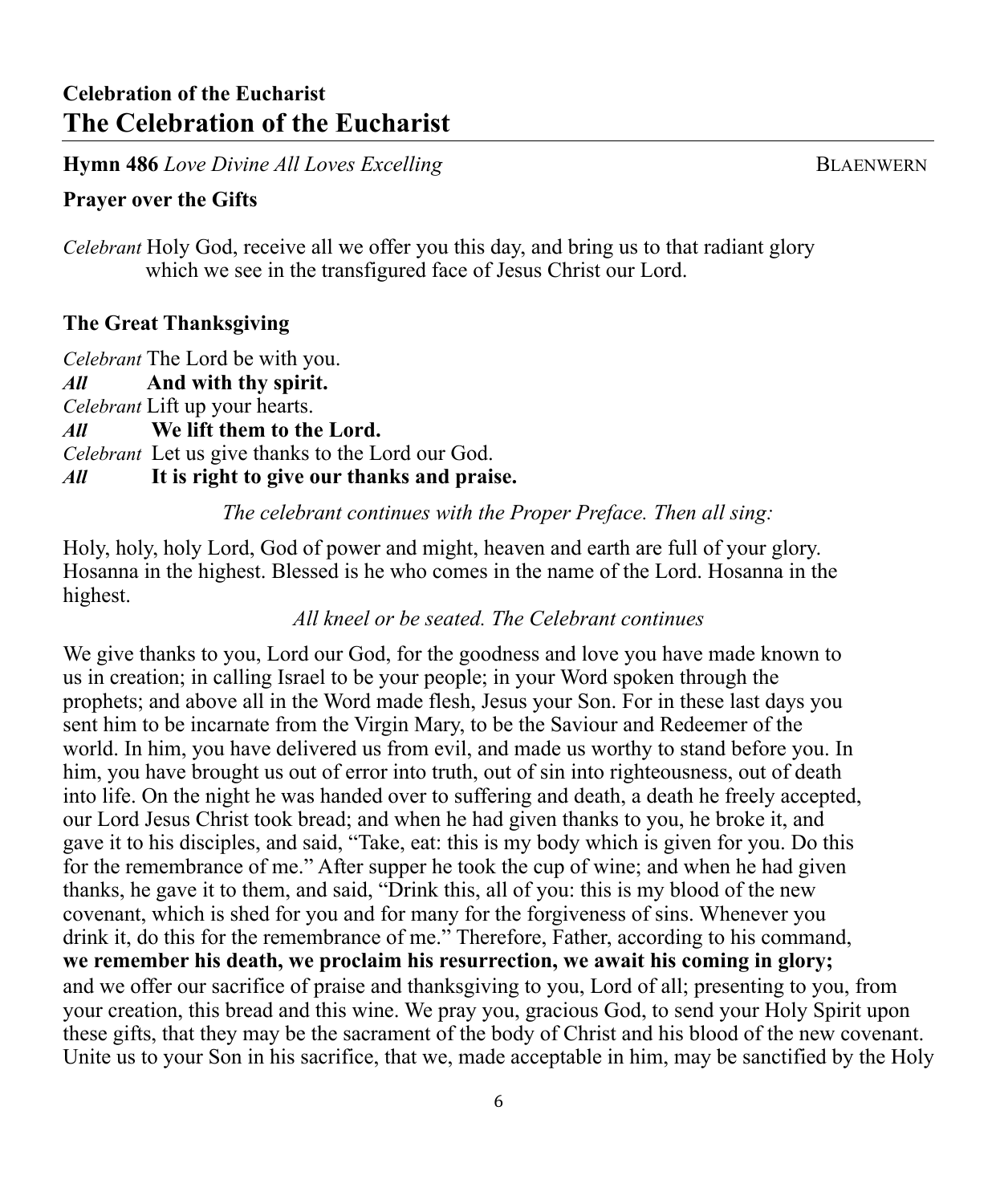Spirit. In the fullness of time, reconcile all things in Christ, and make them new, and bring us to that city of light where you dwell with all your sons and daughters; through Jesus Christ our Lord, the firstborn of all creation, the head of the Church, and the author of our salvation; by whom, and with whom, and in whom, in the unity of the Holy Spirit, all honour and glory are yours, almighty Father, now and for ever. **Amen.** 

**Lord's Prayer** – *Sung* – See BAS p. 918

**Our Father in heaven, hallowed be your name, your kingdom come, your will be done on earth as in heaven. Give us today our daily bread, forgive us our sins as we forgive those who sin against us. Save us from the time of trial, and deliver us from evil. For the kingdom, the power, and the glory are yours, now and forever. Amen.**

#### **Breaking of the Bread**

*Celebrant* Lord, we died with you on the cross. *All* **Now we are raised to new life.**  *Celebrant* We were buried in your tomb. *All* **Now we share in your resurrection.**  *Celebrant* Live in us, that we may live in you.

#### **Agnus Dei** *Please sit or kneel*

*Choir* Agnus Dei, qui tolis peccata mundi, miserere nobis Lamb of God, who takes away the sins of the world, have mercy on us. Agnus Dei, qui tolis peccata mundi, dona nobis pacem. Lamb of God, who takes away the sins of the world, grant us peace.

## **Holy Communion**

*All baptized Christians are welcome to receive Communion. Please do not dip the consecrated bread into the wine - Drinking from the chalice is considered safe from the point of view of public health. You are also welcome to receive only the bread, if you prefer. Indicate this by holding your arms crossed over your chest as the chalice passes; this is also a way to receive a blessing rather than communion.* 

*Gluten-free communion wafers are available – please let the administering priest know.* 

**Hymn 48** *Let All Mortal Flesh Keep Silence* PICARDY

**Motet** *There Is a Balm In Gilead* ARR. MOSES HOGAN

 Soprano Solo - Danielle Dudycha